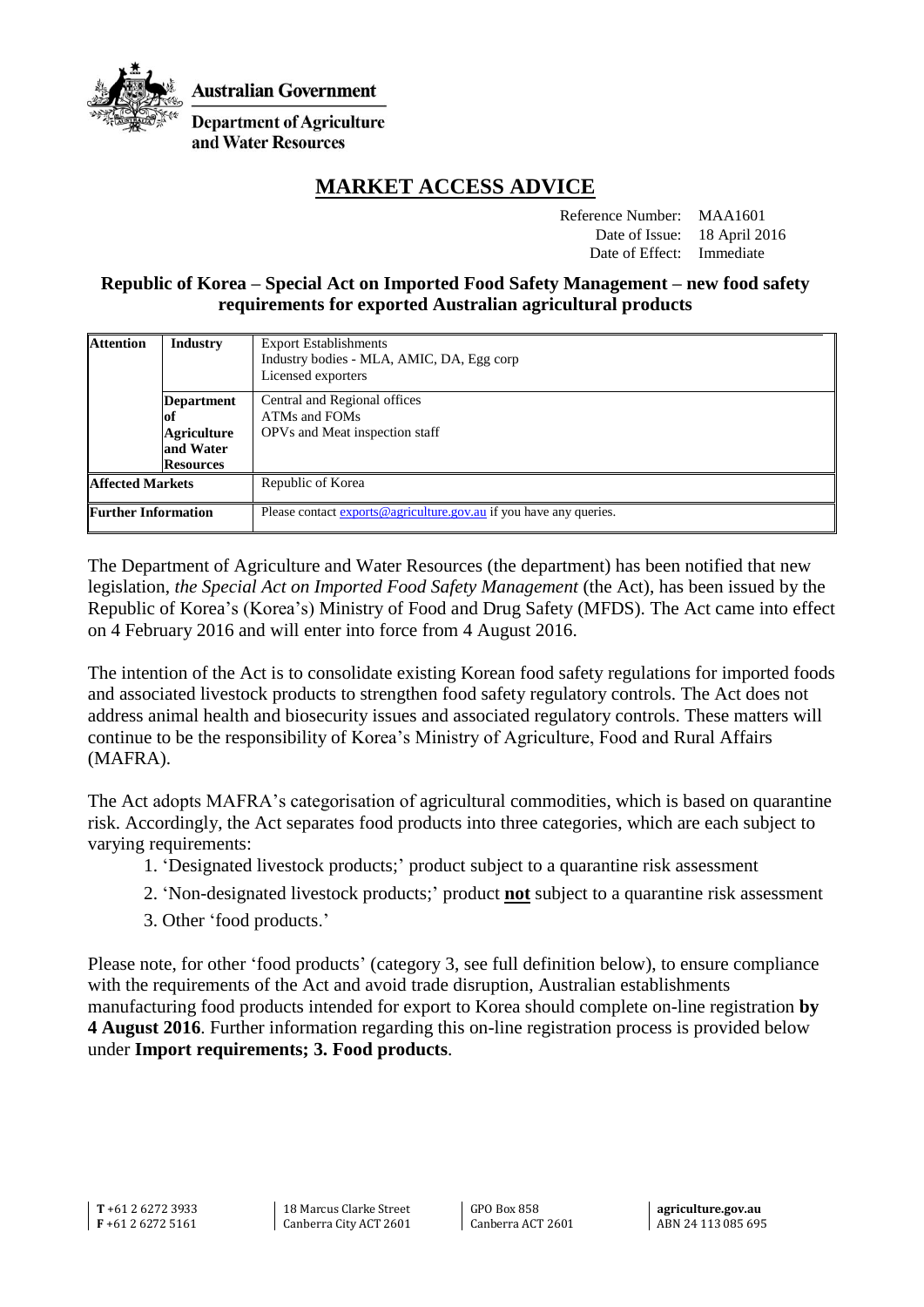# **Import requirements**

For livestock products (Categories 1 and 2) and establishments producing these products for export to Korea, the MFDS has made provisions to recognise existing trade. Existing trade refers to any trade occurring between 1998 and when the new Act came into effect i.e. 4 February 2016. These arrangements are outlined below.

The MFDS has provided a list of designated (**Attachment 1**) and non-designated (**Attachment 2**) livestock products permitted to be exported from Australia to Korea i.e. where a history of trade has been identified. Exporters are encouraged to contact the department at [exports@agriculture.gov.au](mailto:exports@agriculture.gov.au) should there be historical trade in designated livestock products which are not included on the approved lists. The department is working with Korea to ensure that all existing trade will be able to continue following the implementation of the Act.

Requirements by category are as follows:

# **1. Designated livestock products**

### *Approved products*

The department understands that designated livestock products (refer definition below) with an established trade history can continue to be exported to Korea under existing import arrangements.

For new trade in designated livestock products, MFDS will require an import sanitation assessment and a bilateral export certificate to be negotiated prior to commencing trade. The department is seeking further clarification regarding this process.

### *Establishment registration*

The Act requires the department to undertake a registration process for establishments where livestock is slaughtered and/or where designated livestock products are manufactured, processed and/or stored before being exported to Korea. Establishments with an established trade history will qualify for automatic registration by MFDS and MAFRA. Please note, MAFRA will be involved with establishment registrations for these products, to ensure compliance with existing quarantine requirements.

Australian establishments with no established trade history that wish to export to Korea do not qualify for automatic registration. The department is seeking advice from MFDS and MAFRA regarding the registration process for these establishments.

### **2. Non-designated livestock products**

#### *Approved products*

The department understands that non-designated livestock products (refer definition below) with an established trade history can continue to be exported to Korea. MFDS has assured the department that trade in these products will continue uninterrupted; however, changes to export certification for these products is required. Korea has provided unofficial information outlining the export certification changes for dairy, processed meats and egg products and will be notifying the proposed requirements through the World Trade Organization. The department will be providing comments on the draft certification requirements.

For new trade in non-designated livestock products, MFDS will require an import sanitation assessment and a bilateral export certificate to be negotiated prior to commencing trade. The department is seeking clarification regarding this process.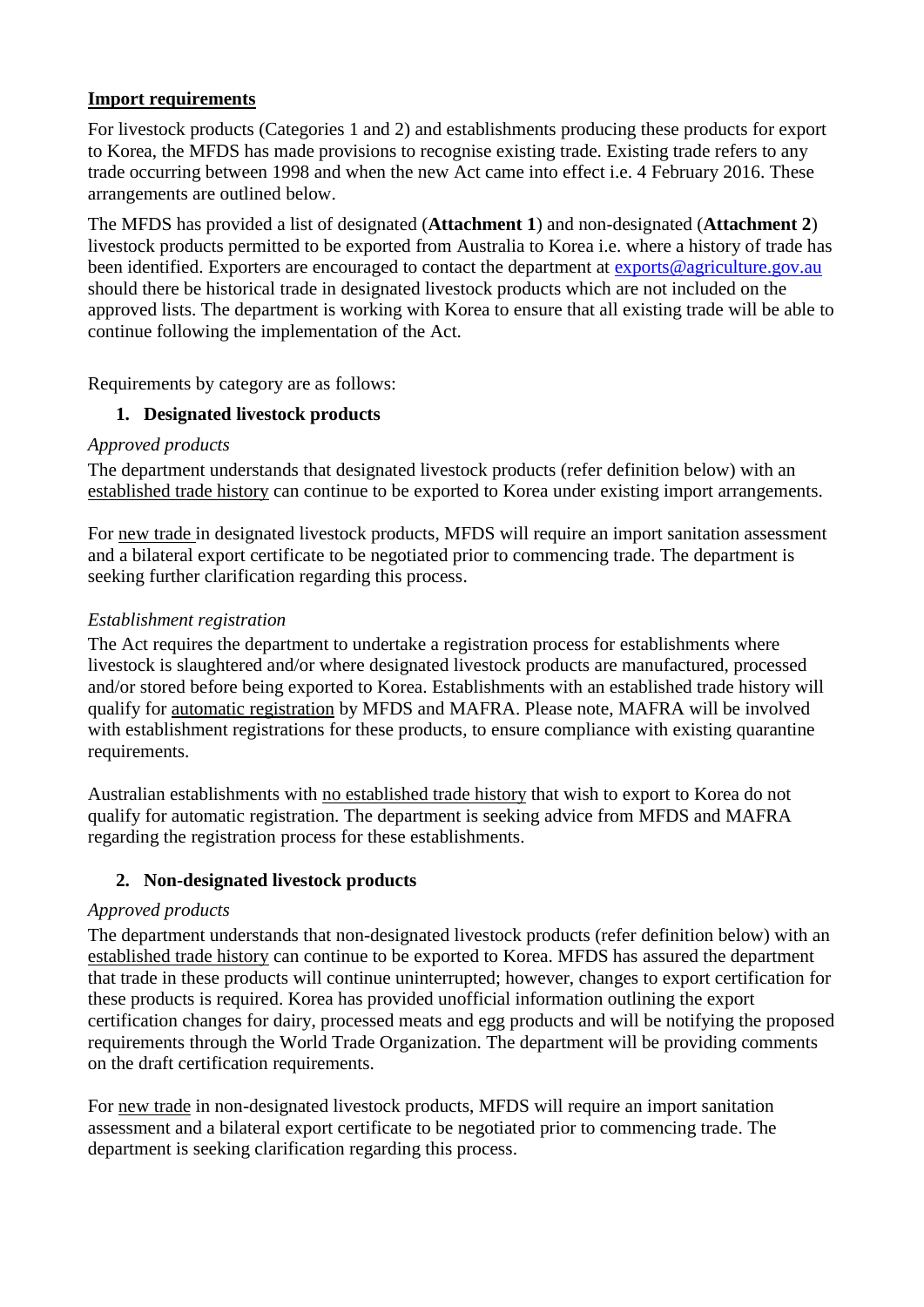# *Establishment registration*

The Act requires the department to undertake a registration process for establishments producing, manufacturing and/or storing non-designated livestock products intended for export to Korea. Establishments exporting non-designated livestock products that have an established trade history will qualify for automatic registration by MFDS.

Australian establishments with no established trade history that wish to export to Korea do not qualify for automatic registration. The department is seeking advice from MFDS regarding the registration process for these establishments.

# **3. Food products**

All Australian food establishments that produce, manufacture, process, treat, package and/or store food that is **not** included in category 1 or 2 and is intended for export to Korea, are required to complete a web-based registration process.

The registration process is administrative in nature and is the responsibility of relevant commercial parties. The registration form can be completed via the following portal: [https://impfood.mfds.go.kr/.](https://impfood.mfds.go.kr/) An English translation of the portal is available by clicking twice on the language icon on the top right hand corner of the home page. The on-line registration form can then be accessed through the 'Application for Registration of Foreign Food Facility" link (refer **Attachment 3)**.

Registration forms for foreign food facilities can be submitted by the establishment or by Korean importers who have been granted permission to submit the registration on behalf of the foreign food establishment. Exporters are encouraged to work closely with their importers to ensure timely registration of their food facility and to verify products have been categorised correctly in accordance with the Act.

The registration portal opened on 4 February 2016. Completion of the registration prior to 4 August 2016 will allow establishments to continue exporting whilst the registration request is being processed. After 4 August 2016, the registration process must be completed at least 7 days prior to the date that the import declaration is intended to be submitted. Once an establishment is registered, the registration is valid for 2 years.

From 4 August 2016, products intended to be exported from an establishment which does not have a valid registration will not be issued with an import permit and any product arriving in Korea from an unregistered food establishment will not be permitted entry.

# **Product classifications and definitions**

MFDS has advised that the Act classifies agricultural commodities intended for human consumption into the following three broad categories:

### **1. Designated livestock products**

The following products derived from livestock species (cattle, horses, donkeys, mules, sheep (including goats), swine, deer, chickens, ducks, turkeys, geese, dogs, rabbits, honeybees and other animals prescribed under presidential decree) are considered designated livestock products;

- a. animals and their carcases;
- b. products taken from animals, such as bones, flesh, skin, eggs, hair, hooves and horns, and their containers and packaging.